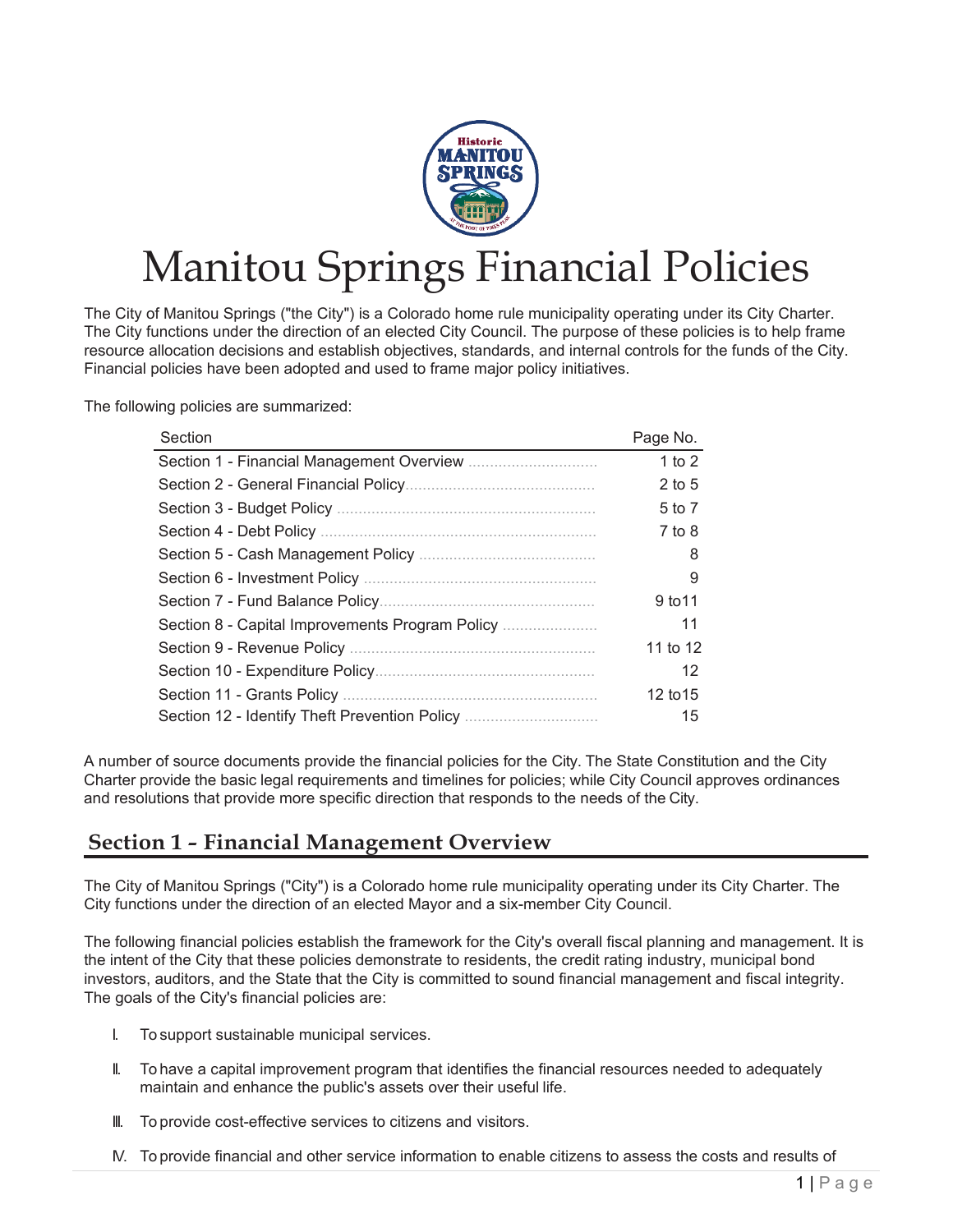City Services.

V. To follow prudent and professional financial management practices to assure residents of the City of Manitou Springs and the financial community that our City government is well managed and annual spending plans are sound financial plans given the available resources.

This document is intended to be an overview of various financial policies and is not meant to be a detailed procedures source or detailed department specific source. If the material in this document does not answer a specific question, please contact the Finance Department.

Detailed City department policies provide more specific direction on how to achieve identified goals and are the basis for consistent actions that move the community and organization toward sound financial management decisions.

# **Section 2 - General Financial Policy**

I. Fund Accounting

A fund is a separate, self-balancing set of accounts used to account for resources that are segregated for specific purposes in accordance with special regulations, restrictions or limitations.

The separation of the City's activities into funds allows the City to maintain the appropriate (required) controls over expenditures for each activity and to report on specific activities to interested citizens.

Fund Types: All funds are classified into six (6) fund types. These fund types, and the purpose of each are:

- *a. General Fund* To account for the administrative, police and fire protection, parks, recreation, community development, infrastructure, and technology functions of the City. Principal sources of revenue consists of property taxes, franchise and occupancy taxes, sales and use taxes, licenses and permits, grants, charges for services, intergovernmental revenue, interest earnings, and operating transfers from other funds. Major expenditures are for personnel costs, materials and supplies, purchased services, capital outlay, and transfers to other funds.
- *b. Special Revenue Funds* To account for and report the proceeds of specific revenue sources that are restricted or committed to expenditure for specified purposes other than debt service or capital projects. One or more specific restricted or committed revenues should comprise a substantial portion of the fund's resources but may also include other restricted, committed, and assigned resources, The City has the following Special Revenue Funds at this time: Open Space, Law Enforcement, Conservation Trust, PPRTA Public Facilities, El Paso/Beckers, MACH, Downtown Public Facilities.
- *c. Capital Projects Fund* To account for and report financial resources that are restricted, committed, or assigned to expenditure for capital outlays, including the acquisition or construction of capital facilities and other capital assets. Outflows financed by proprietary funds and assets held in trust are excluded.
- *d. DebtServiceFund* -Toaccount for and report financialresources that are restricted, committed, or assigned to expenditure for principal andinterest. – We do not have a Debt Service Fund at this time.
- *e. Enterprise Funds (also called Business or Proprietary Funds) -* To account for operations that are financed and operated in a manner similar to private business enterprises, where the intent of the governing body is that the costs (expenses including depreciation) of providing goods or services to the general public on a continuing basis be financed or recovered primarily through user determination of revenues earned, expenses incurred, and/or net income as appropriate for capital maintenance, public policy, management control, accountability, or other purposes. The City has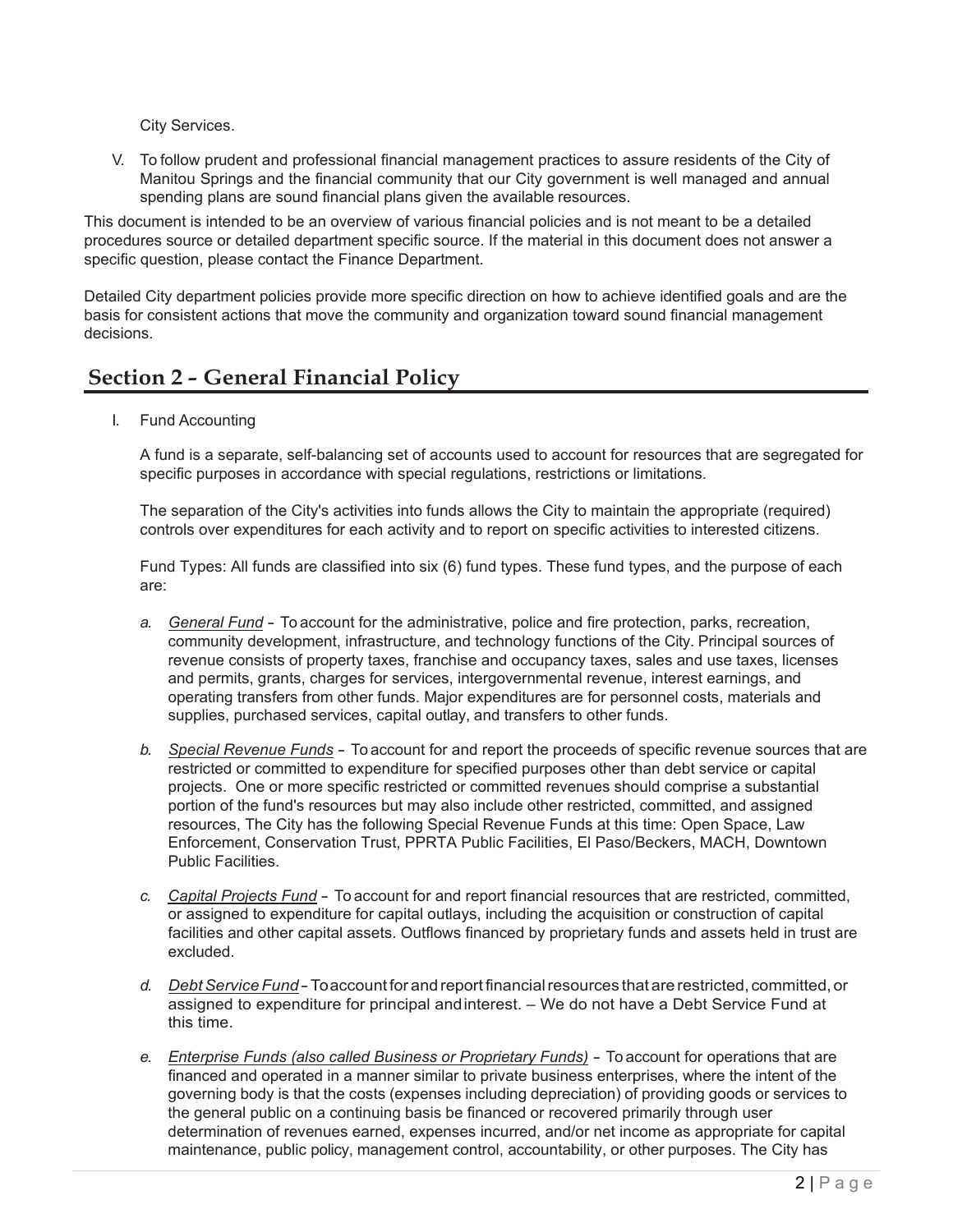the following Enterprise Funds: Water, Sewer, Storm Drainage.

II. *Fiduciary Funds -*To account for resources received and held by the City in a fiduciary capacity. Disbursements from these funds are made in accordance with the trust or other Agreements for the source of funds. The City holds the Manitou Springs Metropolitan Special District Operating Fund and Conservation Trust Funds as Fiduciary Funds. Accounting and Auditing Policies

The City maintains a system for financial monitoring, control and reporting for all operations, funds and agencies in order to provide effective means to ensure that overall City goals and objectives are met and to instill confidence in the City's partners and investors that the City is well-managed and fiscally sound.

The City maintains its accounting records and reports on its financial condition and results of operations in accordance with state and federal law and regulations and generally accepted accounting principles in the United States (GAAP), which are set by the Governmental Accounting Standards Board (GASB) and the Financial Accounting Standards Board (FASB).

Annually, an independent firm of certified public accountants performs a financial and compliance audit of the City's financial statements. Their opinions are included in the City's Annual Financial Report and the Single Audit Report as required by Subpart F-Audit Requirements in 2 CFR 200, Office of Management and Budget Uniform Administrative Requirements, Cost Principles, and Audit Requirements for Federal Awards. See Section 11 - Grants Policy for additional information.

III. Basis of Accounting and Reporting Focus

The term "basis of accounting" refers to when revenues, expenses, expenditures -and the related assets and liabilities - are recognized in the accounts and reported in the financial statements. Specifically, it relates to the timing of the measurements made. The following are the basis of accounting available for use by the City:

- *a. Cash Basis* Transactions are recognized only when cash is received or disbursed.
- *b. Accrual Basis* -Transactions are recognized when the economic event occurs, regardless of whether or not cash is received or paid. Proprietary funds, which encompass the enterprise funds, use the accrual basis of accounting. These funds have an income measurement/capital maintenance focus. The accrual basis of accounting is used by private enterprises as well.
- *c. Modified Accrual Basis* Expenditure transactions are recognized when incurred. Revenues are recognized when they are both measurable and available to finance the expenditures of the current period. Governmental funds, including general, special revenue, debt service, and capital projects, use the modified accrual basis of accounting. For a revenue to be recognized in a governmental fund, it must be "measurable" (the amount must be known or be reasonably estimated), and it must be "available" to finance the expenditures of the same fiscal period for which the revenue isrecorded. "Available," in this case, means collectible in the current period or soon enough thereafter to be used to pay liabilities of the current period. For purposes of consistency, that timeframe shall be thirty (30) days for all sales tax transactions or within sixty (60) days for all other transactions.

Reporting Focus (Budget vs. GAAP) - This concept is used to refer to the way transactions are recorded and reported for compliance with Colorado Budget Law as opposed to financial statement presentation in conformance with GAAP.

a. *Budget Basis* - The City's statement of revenues and expenditures are reported during the fiscal year on what is informally called a "budget basis." The City's transactions are recorded throughout the year in accordance with the financial statement requirements as set forth within the Colorado Revised Statutes. By recording the transactions in general compliance with this law, the revenues and expenditures can be more easily monitored on a monthly basis to ensure compliance with the legal requirements as set forth within the Colorado Revised Statutes.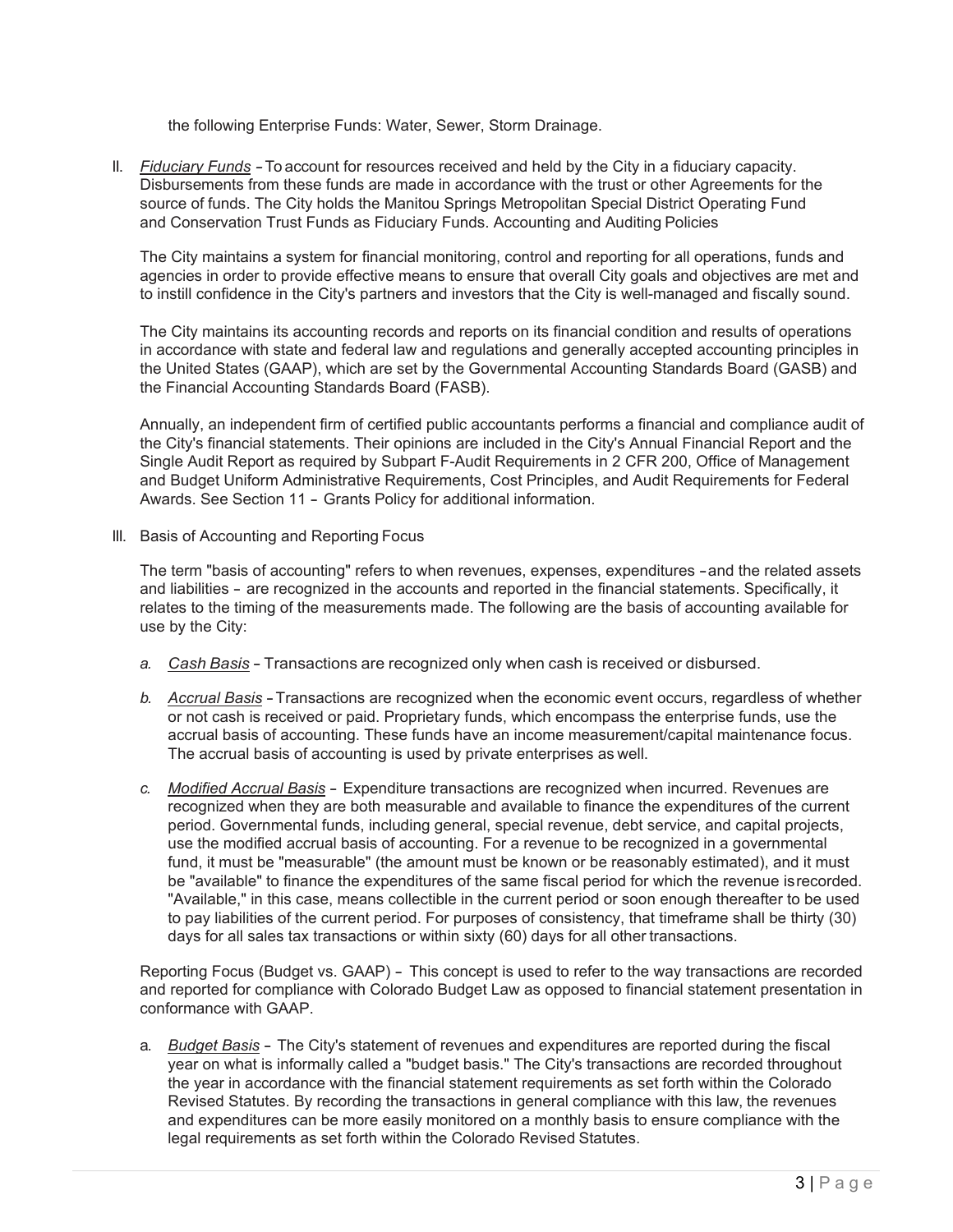b. *GAAP* -At the end of the fiscal year, adjustments are made to present the financial information in a format that is comparable to that used by other local government units around the country. The standards for this reporting are referred to as "generally accepted accounting principles" (or GAAP basis). The adjustments to convert the City's financial records from "budget basis" to "GAAP basis" are made to ensure that the City's financial statements are fairly and consistently presented in conformance with GAAP.

#### Internal Control Structure

The City maintains an internal control structure consisting of the following three elements:

- a. *Control Environment -* an overall attitude and awareness of actions as they influence the City.
- b. *Accounting System* an effective accounting system that results in identification and recording of all valid transactions, description on a timely basis of the type of transaction in sufficient detail to permit proper classification of the transaction for reporting purposes, recording of the transaction in the correct time period, and proper presentation of all transactions and related disclosures in the financial statements.
- c. *Control Procedures* proper authorization of transactions and activities, adequate segregation of duties, adequate documentation and records, adequate safeguards regarding access and use of assets and records, and independent checks on performance.

Funds are categorized by standard GAAP functional classifications; and the development of newfunds, departments, programs, and accounts shall be approved by the Finance Department.

Each fund in the City's budget will have an introductory statement of purpose which shall consist of the intent of the fund, sources of revenue and restricted revenues, if any, and required reserves and justification for such reserves.

IV. Financial Monitoring

The Finance Director is charged with the primary responsibility for monitoring the fiscal implementation of the approved budget. In addition, the Finance Department will work closely with other departments by providing the department heads with a monthly report of their expenses to apprise them of their financial status and of any potential issues that may affect their budgets. The Finance Department may review fiscal issues affecting any part of the City organization. This activity supports the monitoring role and focuses on the protection of City assets and the legal, efficient, and effective use of City resources. The Finance Director will provide the City Administrator a monthly report by the  $12<sup>th</sup>$  of every month on the City's finances, including a financial report containing budget vs. actual revenue and expense information. The City Administrator will provide this information to City Council. These reports fulfill a requirement in City Municipal Code Chapter 2.60.020 Section 4.

Individual departments are responsible for monitoring and managing their resources to ensure that the legal and administrative appropriation to the department is not overspent and that all expenditures and uses of City resources are in conformity with City, state, and federal ordinances, statutes, policies, and regulations.

- *a. Legal Appropriation -* Each department is responsible for ensuring that expenditures do not exceed the legal appropriation level for their department, operating and capital expenditures combined.
- *b. Revenues* Each department is responsible for monitoring revenues that are collected as a resultof programs administered. If a significant change in the estimate for the current or future fiscal year's results, the department must contact the Finance Department to advise of the change*.*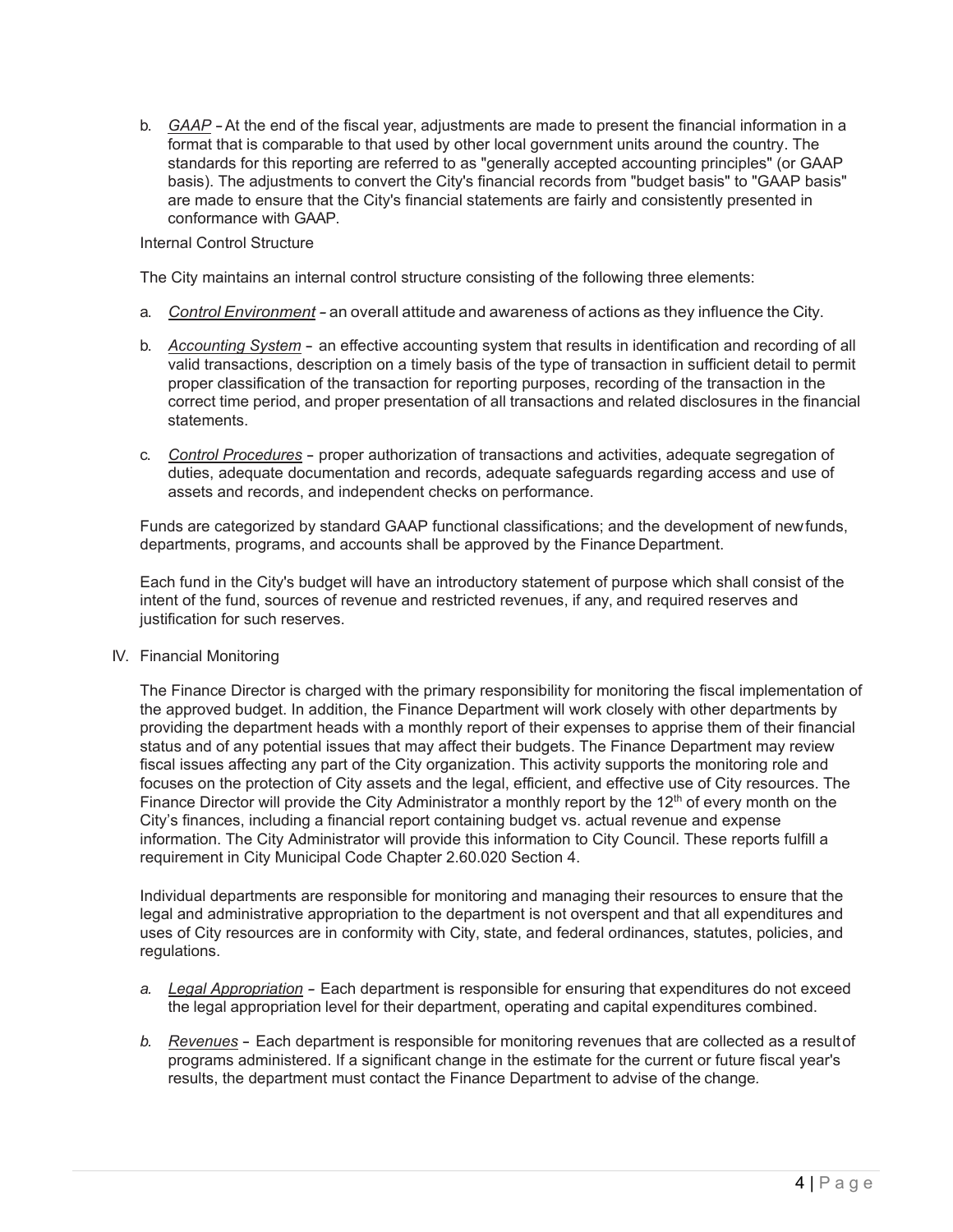V. Audit

The Charter and Code of the City of Manitou Springs, State of Colorado statutes, and federal laws and regulations will be followed wherever they apply to the financial activities of the City. The source of historical financial information about the City will be the central accounting system as operated and maintained by the Finance Department. The source of all current and future budget information, including spending plans, revenues, and expenditures, is the annual budget document.

- *a. External Audit* In accordance with City Charter §10.9, an annual external audit will be performed by an independent public accounting firm with the subsequent issuance of a financial report and opinion.
- *b. Single Audit* -The City contracts with an external firm to conduct a single audit on an annual basis, if the City meets the requirements for a single audit as per 2 CFR 200. See Section 11 - Grants Policy for additional information on auditrequirements.

## **Section 3 - Budget Policy**

I. Overview

The annual budget is an operational plan that provides the City Council with the financial information necessary to guide resource allocation to accomplish the goals and objectives of the City. The budget details how municipal services will be provided. The budget, along with the annual appropriation ordinance and any supplemental appropriations, provide the basis for the control of expenditures and set the financial guidelines for the City. The basic legal requirements and budget process are defined by the State Constitution and City Charter.

II. Budget Philosophy

The City is committed to developing a sound financial plan for the operations and capital improvements that meet the City's Strategic Plan goals. The City provides a wide variety of services to residents and visitors. It is the responsibility of the City Council to adopt a budget and the City Administrator's, in conjunction with the Finance Director, responsibility to manage the available resources to best meet the service needs for the overall good of the community. To achieve this, the City:

- a. Utilizes conservative growth and revenue forecasts.
- b. Prepares plans for operations and capital improvements.
- c. Allows staff to manage the operating and capital budgets, with City Council approving the allocations for both.
- d. Adopts financial policies.
- d. Establishes budgets for all funds based on adopted policies.
- e. Appropriates the budget in accordance with the City Charter and State Constitution; and
- f. Develops a budget that minimizes adverse impacts to the community.
- III. Budget Preparation Process

The City identifies important community outcomes and develops a financial and service delivery plan to achieve those outcomes. City Council allocates funding based on current priorities and results and does not simply increase the prior year's budget. Each year, in June and July, departments develop revenue and expense projections for the following year and submit them to the Finance Department. In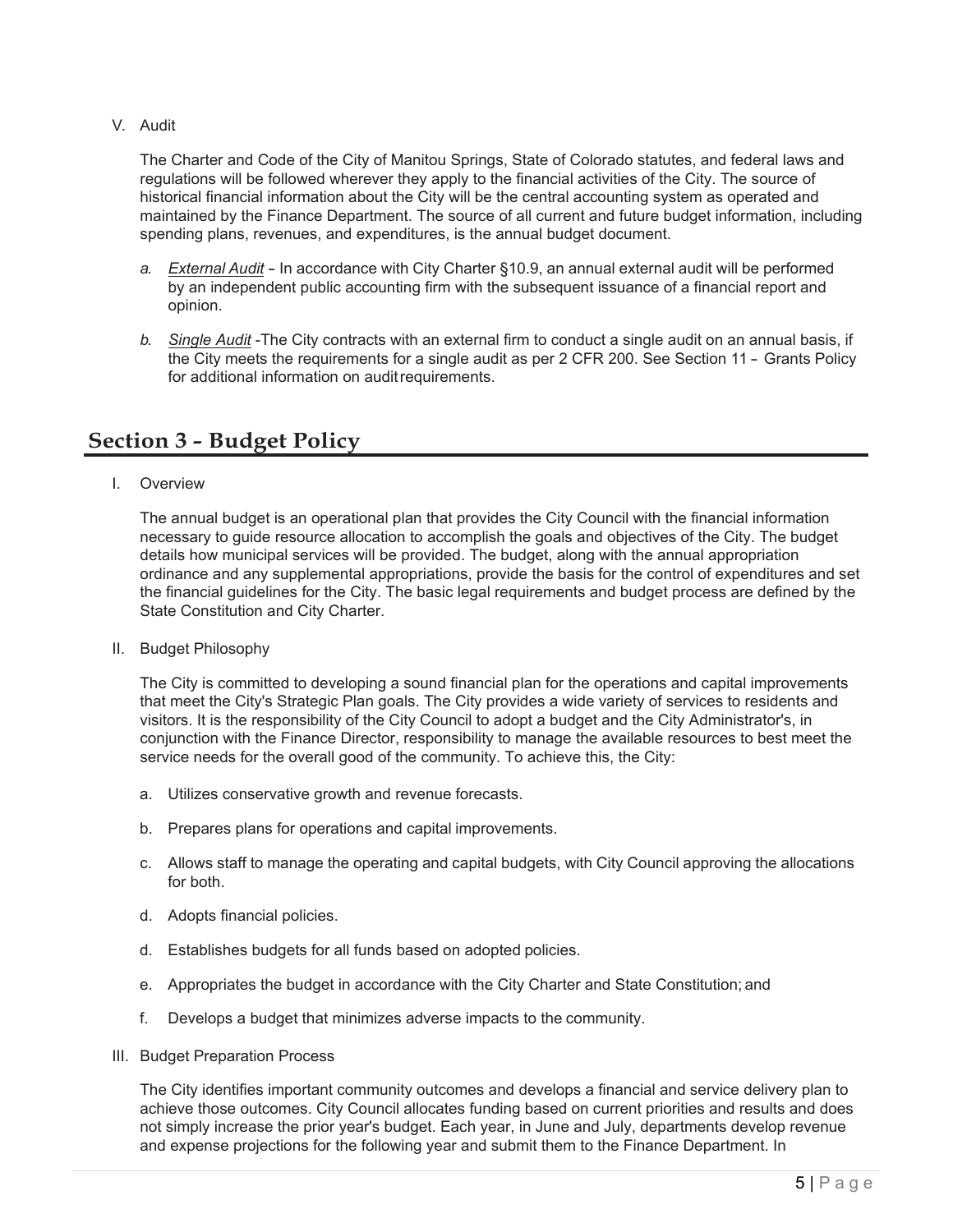July/August, departments present their budget to the City Administrator for review and analysis. Not later than the fifteenth in October, the City Administrator submits a preliminary budget to City Council for review. In October, City Council holds a retreat work session on each department's budget. Before December 15<sup>th</sup>, City Council must adopt the following year's budget.

IV. State Statutory Requirements

The State Statute indicates that no later than October 15 of each year, the budget shall be submitted to the governing body. As a result, the City Administrator presents the recommended budget for the ensuing fiscal year to City Council no later than October 15 of each year.

- V. Manitou Springs City Charter Requirements
	- a. *Budget Fiscal Year* Manitou Springs City Charter §10.1.

*The fiscal year of the City shall commence on the first day of January and end on the last day of December of each year.*

*b. City Council's Powers and Duties – Manitou Springs City Charter* §4.2. Section d.

*Prepare and administer an annual budget, and post monthly in City Hall and make available to the public the line by line expenditures authorized by the Council.*

*(Amendment adopted and approved August 17, 1993; Amendment No. 4, adopted and approved November 7, 1989.)*

c. *Budget Requirements*. - Manitou Springs City Charter §10.2.

*The Council shall on or before October 31st each year prepare an amended budget for the current fiscal year and a proposed budget covering the next year, which shall contain at least the following information:*

- *a. Detailed estimates with supporting explanations of all proposed expenditures from the various funds of the City, showing the expenditures for corresponding items for the most recently audited fiscal year and the estimated expenditures for the remainder of the current fiscal year.*
- *b. Statements of the bonded and other indebtedness of the City, showing the debt redemption and interest requirements, the debt authorized and unissued, and the condition of sinking funds, if any.*
- *c. Detailed estimates of all anticipated revenues of the City from all sources other than taxes with a comparative statement of the amounts received by the City from each of the same similar sources for the last preceding fiscal year in full, and estimated revenues for the current fiscal year.*
- *d. A statement of the estimated balance or deficit for the end of the current fiscal year.*
- *e. An estimate of revenues necessary to meet proposed expenditures.*
- *f. As a part of the budget message, the Council shall present a program of proposed capital improvement projects to be undertaken during the ensuing year or years and the method of financing same.*
- *g. Such other supporting information as the Council may provide.*
- h. *Based upon a preliminary determination that it may be necessary to increase a tax levy or enact a new tax to balance the annual budget or a determination that the Constitution of the*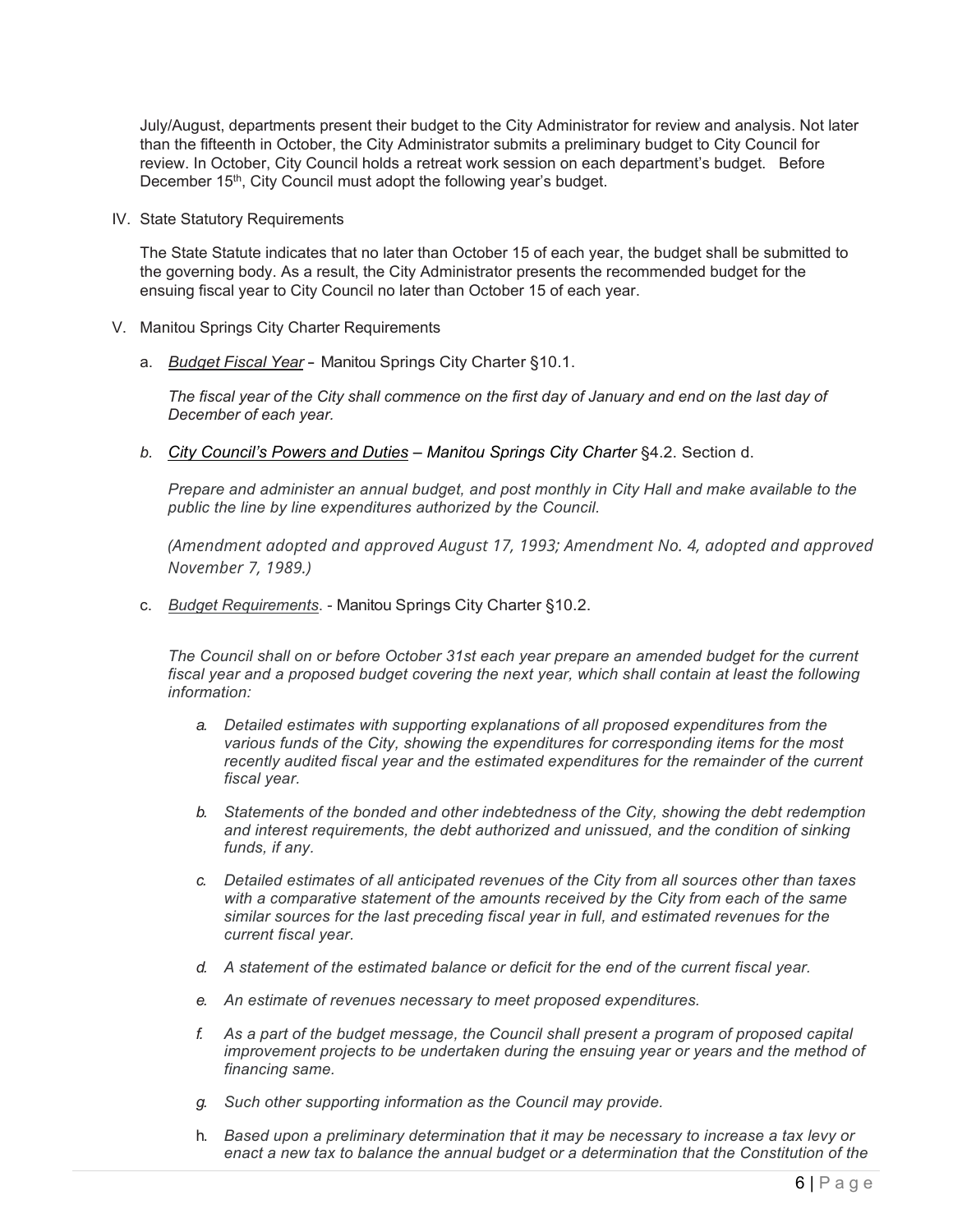*State of Colorado revenue and spending limits would restrict funding basic municipal services such as construction, repair and maintenance of streets, capital projects, parks facilities and purchase of equipment, the City Council may, no later than its second regular meeting in September of any year, adopt a resolution calling for a vote on either or all questions in the next general or special election to be held in November of any year.*(Amendment adopted and approved August 17, 1993; Amendment No. 4, adopted and approved November 7, 1989.

d. *Adoption of Budget and Appropriation* - Manitou Springs City Charter §10.4.

*Not less than twenty days prior to the first day of the next fiscal year, Council shall enact ordinances to revise the annual budget for the current fiscal year; to adopt the annual budget for the next fiscal year; and to set the property tax mill levy.*

(Amendment approved and adopted August 17, 1993.)

e. Public Hearing **-** Manitou Springs City Charter §10.3.

*A public hearing on the proposed budget shall be held by the Council no later than December 10th. Notice of the time and place of such hearing shall be published one time at least five days prior to the hearing, and copies of the proposed budget shall be on file for public inspection at the office of the Clerk during normal office hours. Prior to adoption of the final budget, the Council may insert new items of expenditure of may increase, decrease or strike out items of expenditures, except that no item budgeted for debt service shall be reduced. If Council shall decrease the total proposed expenditures, such decrease shall be reflected in the full proposed revenue. If Council shall increase the total proposed expenditures, such increase shall be reflected in the tax levy or by appropriate changes in other revenues.*

(Amendment approved and adopted August 17, 1993.)

A public hearing is held at the second reading of the Ordinance approving the budget and appropriating funds of each fiscal year, to allow public comment upon the proposed budget.

# **Section 4 - Debt Policy**

I. Overview

The City recognizes the primary purpose of facilities is to support provision of services to its residents. The City must balance debt financing and "pay-as-you-go" methods to meet the capital needs of the community. The City realizes failure to meet the demands of growth may inhibit its continued economic viability but also realizes too much debt has detrimental effects. Historically, the City's total bonded indebtedness as a percentage of total general obligation debt limits has been minimal

The City uses lease purchase financing for several purposes, which include the acquisition of real property and the replacement of equipment and vehicles. Lease purchases decrease the impact of the cost to a department by spreading the costs over several years and are subject to annual appropriation by City Council.

- II. Debt Limitations
	- *a.* No bonds or other evidences of indebtedness, payable in whole or in part from the proceeds of ad valorem property taxes or to which the full faith and credit of the City are pledged in writing or otherwise shall be issued, except in pursuance of an ordinance authorizing the same, and unless the question of the issuance of the bonds shall at any special or general municipal election be submitted to a vote of the qualified electors of the City and approved by a majority of those voting on the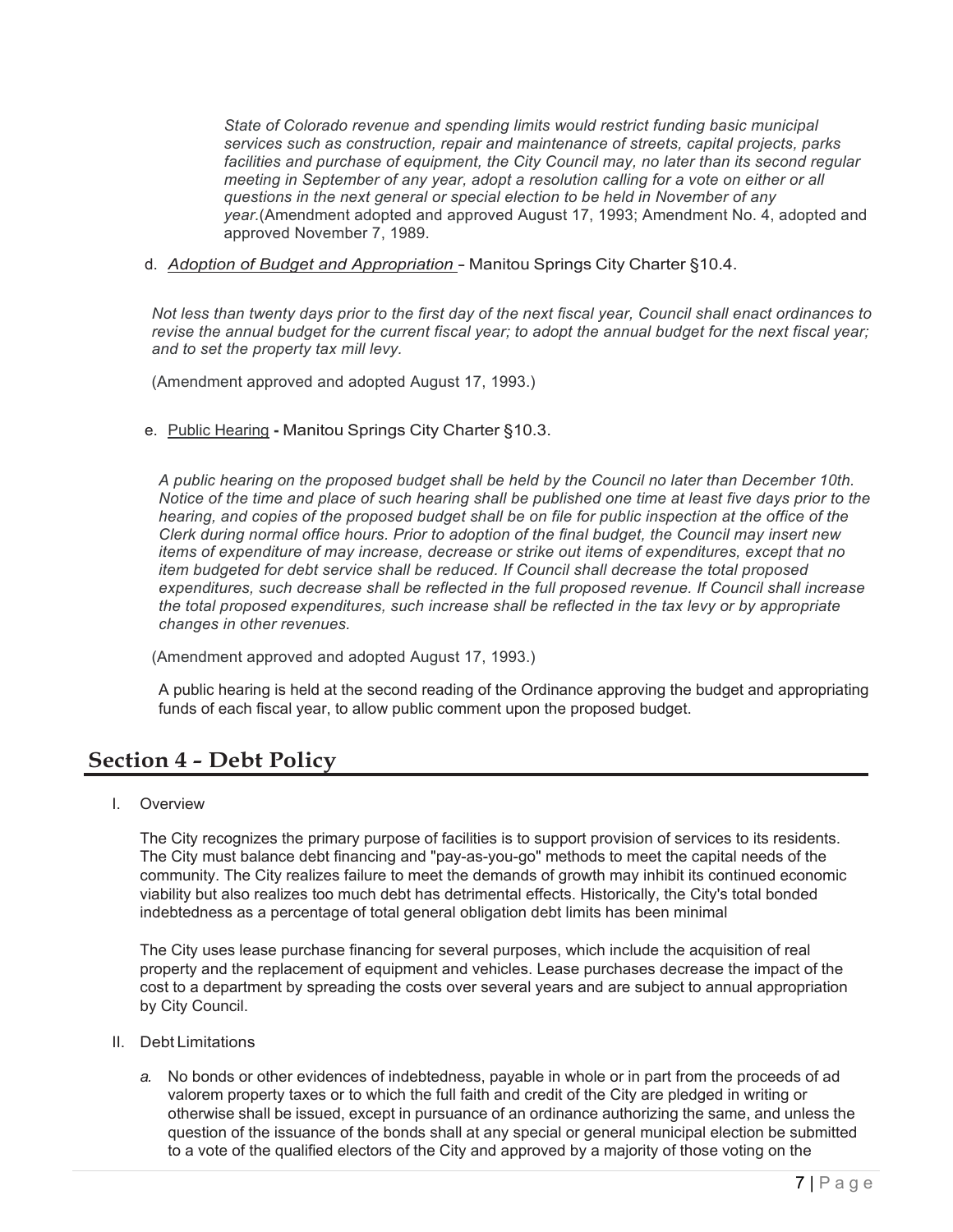question. However, City Council pursuant to ordinance and without election may*:*

- *(1)* Issue local improvement district bonds.
- *(2)* Borrow money or issue bonds for the purpose of acquiring, constructing, extending or improving water, sewer, or other public utilities or income-producing projects provided, further, that said borrowing shall be repaid and said bonds shall be made payable solely out of the net revenue derived from the operation of the utility, utilities, or other incomeproducing projects, or any or all thereof. Net revenue shall mean gross revenue less all operation and maintenance expenses of the project for which the money has been borrowed or bonds issued.
- b. The City shall not become indebted for any purpose or in any manner to an amount which, including existing indebtedness, shall exceed 10% of the assessed valuation of the taxable property within the City as shown by the last preceding assessment for City purposes provided; however, that in determining the amount of indebtedness, there shall not be included within the computation of indebtedness local improvement district bonds, revenue bonds, or general obligation bonds or other evidences of indebtedness issued for the acquisition, construction, extension, or improvement of water/sewer/storm drainage facilities or supplies, or both.
- III. Security and Exchange Commission (SEC) Rule 15c2-12 "Municipal Securities Disclosure" Requirements The City is committed to providing timely and consistent dissemination of financial information with SEC regulatory requirements. It is imperative that disclosure be accomplished in a timely fashion in accordance with SEC Rule 15c2-12 and the City's Disclosure Dissemination Agent Agreement (DDAA).

This disclosure policy confirms the City's commitment to fair disclosure. Its goal is to develop and maintain guidelines for presenting related financial reports and events to interested third parties, financial institutions and the general public.

This policy covers all City employees and elected officials of the City. It covers disclosure documents filed with the SEC, statements made in the City's CAFR, and any unaudited interim reports.

# **Section 5 - Cash Management Policy**

I. Scope

The City recognizes that effective cash management is an integral component of sound financial management. Therefore it is the policy of the City that funds deemed idle, based on projected cash flow, shall be invested in a manner that seeks to maximize their productivity until such time as they are needed for the operation of the City. (Refer to Section 6 - Investment Policy)

- II. Cash Deposits and Receipts
	- a. Departments collecting cash receipts, whether in cash or other forms of payment, must turn in such receipts to the Finance Department on a daily basis together with records required to verify accuracy of such collections.
	- b. Departments authorized to make deposits should promptly submit bank deposit receipts and daily cash reports to the Finance Department to verify the accuracy of collections.
	- c. The Finance Department will set forth general cash handling procedures to be followed for all City departments. Departments may have more restrictive policies but will not have less restrictive policies as set forth from the Finance Department.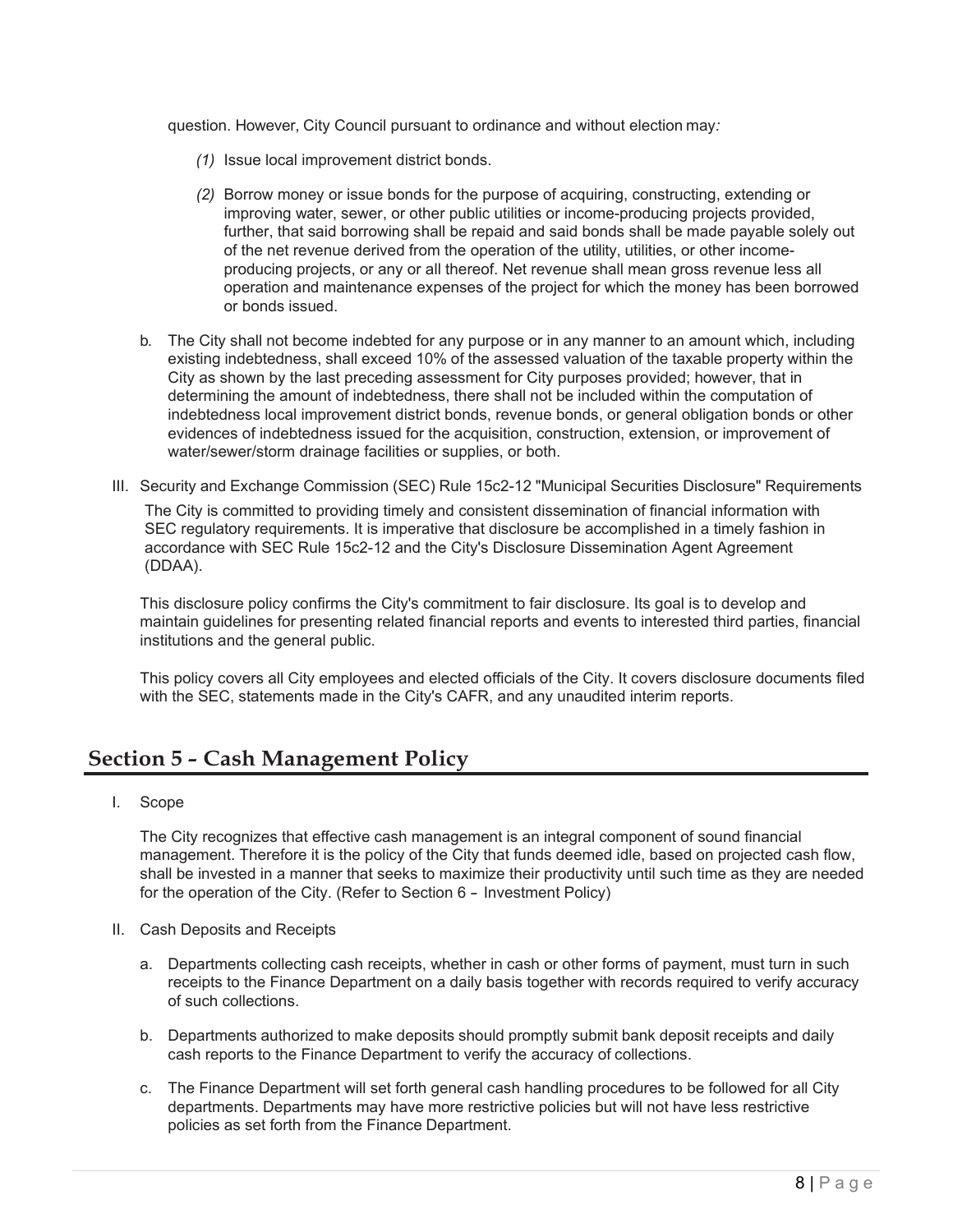# **Section 6 - Investment Policy**

I. InvestmentPolicy-OperatingandReserveAccounts

Existing Colorado State Statutes provide home rule municipalities with legal authority to promulgate and implement local standards for cash and investment management operations. The City will invest in securities in a manner authorized by Colorado statutes and as directed by City Council. The purpose of the City's Investment Policy is to establish the investment scope, objectives, delegation of authority, standards of prudence, reporting requirements, internal controls, eligible investments and transactions, diversification requirements, risk tolerance, and safekeeping and custodial procedures for the investment of the funds of the City.

## **Section 7 - Fund Balance Policy**

I. Overview

The City's Fund Balance is the accumulated difference between assets and liabilities within governmental funds. A sufficient fund balance allows the City to meet its contractual obligations, provide funds for new and existing programs established by City Council, mitigate negative revenue implications of federal or state budget actions, mitigate economic downturns, fund disaster or emergency costs, provide funds for cash flow timing discrepancies and fund non-recurring expenses identified as necessary by City Council.

II. Governmental Fund Balance Type Definitions

The Governmental Accounting Standards Board (GASB) issued Statement Number 54, *" Fund Balance Reporting and Governmental Fund Type Definitions"* effective for periods after June 15, 2010. The objective of this Statement was to enhance the usefulness of fund balance information by providing clearer fund balance classifications that can be more consistently applied and by clarifying the existing governmental fund type definitions. This Statement establishes limitations on the purposes for which fund balances can be used.

- a. *Non-spendable Fund Balance* Some assets reported in governmental funds may be inherently nonspendable from the vantage point of the current period.
	- Assets that will never convert to cash such as prepaid items or inventories,
	- Assets that will not convert to cash soon enough to affect the current period such asnonfinancial assets held for resale,
	- Resources that must be maintained intact pursuant to legal or contractual requirements such as capital of a revolving loan fund.
- b. *Restricted Fund Balance* This represents the portion of fund balance that is subject to externally enforceable legal restrictions. Such restrictions are typically imposed by parties altogether outside the City such as creditors, grantors, contributors or other governments. Restrictions can also arise when the authorization to raise revenues is conditioned upon the revenue being used for a particular purpose.
- c. *Committed Fund Balance* This represents the portion of fund balance whose use is constrained by limitations that the City imposes on itself by City Council (highest decision-making level) and remains binding unless removed in the same manner. The City does not use committed funds in its normal course of business.
	- Requires action by City Council to commit fund balance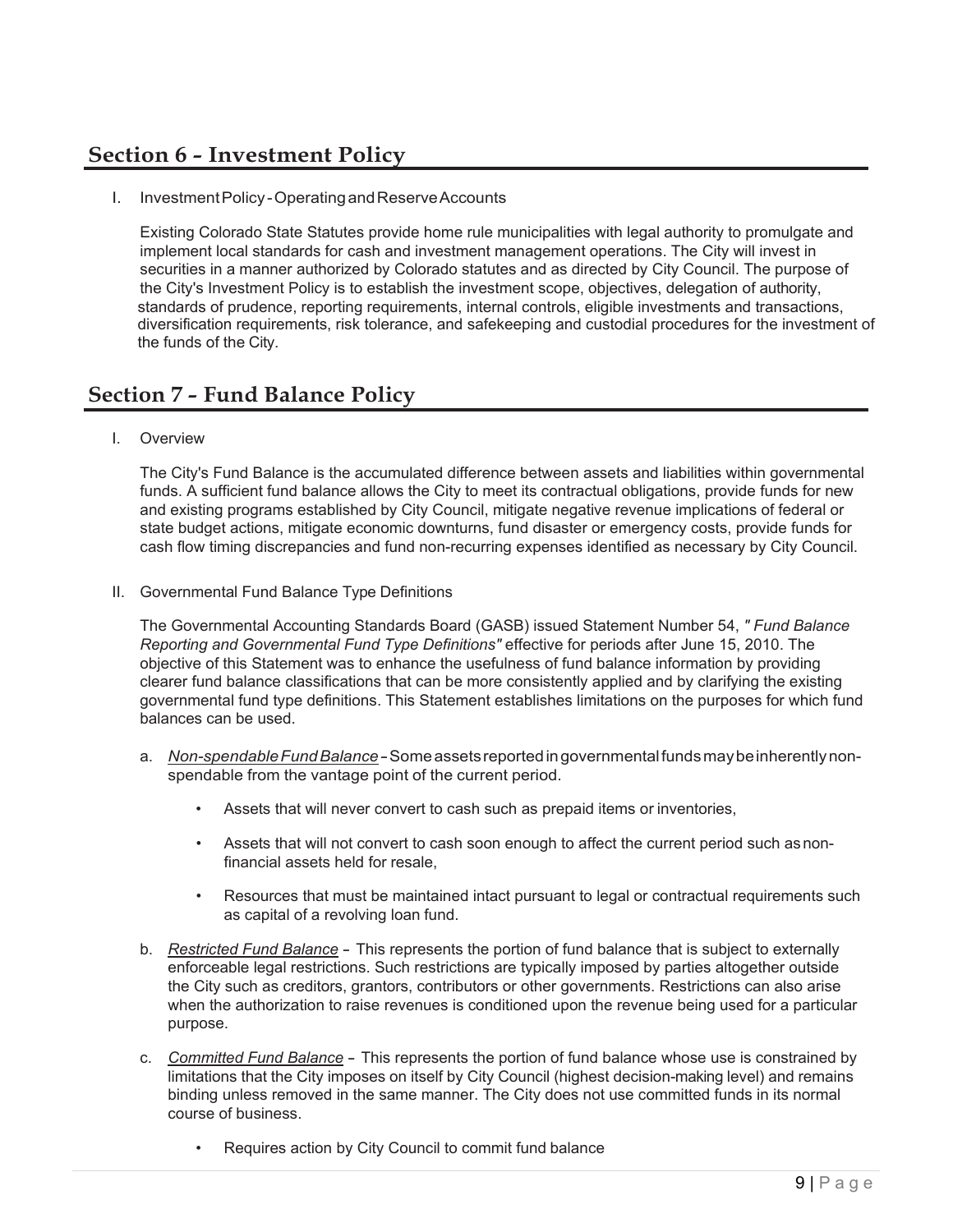- Formal City Council action is necessary to impose, remove or modify a constraint reflected in the committed fund balance
- d. *Assigned Fund Balance* -This describes the portion of fund balance that reflects the City's intended use of resources. This authority rests with the City Council and has been delegated to the Finance Director by way of Resolution 2514.
- III. General Fund Unrestricted Fund Balance

A top priority goal of the City Administrator is to improve the long-term fiscal health of the City. Revenue projections are conservative and authorized expenditures are closely monitored. In stable economic times, the combination of these two strategies leads to revenue collections higher than actual expenditures.

Net revenue (actual revenue collections less actual expenditures) is available to first fund the Taxpayer's Bill of Rights (TABOR) reserve for emergencies required under Article X, §20 of the Colorado State Constitution and then to the designated reserves. Year-end balances in the undesignated reserves may be used as a funding source in the next budget year.

The City's policy is to accumulate adequate reserves to protect the City during economic downturns or large scale emergencies. The City also maintains reserves that are required by law or contract and that serve a specific purpose. These types of reserves are considered restricted and are not available for other uses. Within specific funds, additional reserves may be maintained according to adopted policies.

The Government Finance Officers Association (GFOA) is a professional association of state and local finance officers in the US and Canada whose members are dedicated to the sound management of government financial resources. GFOA recommends that "governments establish a formal policy on the level of unrestricted fund balance that should be maintained in the general fund."

The GFOA recommends, at a minimum, that general-purpose governments, regardless of size, incorporate in its financial policies that unrestricted fund balance in their general fund be no less than two months of regular general fund operating revenues or regular general fund operating expenditures.

The City's goal target range for General Fund Reserve - Unrestricted Fund Balance is 11% to 18% of the following year's expenditure budget. The target for the unrestricted General Fund balance would exclude the TABOR emergency reserves but include other categories of fund balance that are committed, assigned or unassigned.

IV. The Taxpayer's Bill of Rights - Emergency Reserves

For use in declared emergencies only, the City through state law is required to set aside a reserve 3% or more of its fiscal year spending which excludes bonded debt service (article X-20(5) of the state constitution). This 3% requirement may be satisfied through a cash reserve, letter of credit, or pledge of real property. The City satisfies this requirement through a pledge of real property.

"Emergency" is defined to exclude economic conditions, revenue shortfalls, or City salary or fringe benefit increases.

V. Other Funds

*Enterprise and some Special Revenue Funds* - These reserves provide for unexpectedrevenue losses or unanticipated expenditures during the year. A portion of these reserves may be appropriated as part of the annual budget and may be utilized at the end of the fiscal year if necessary.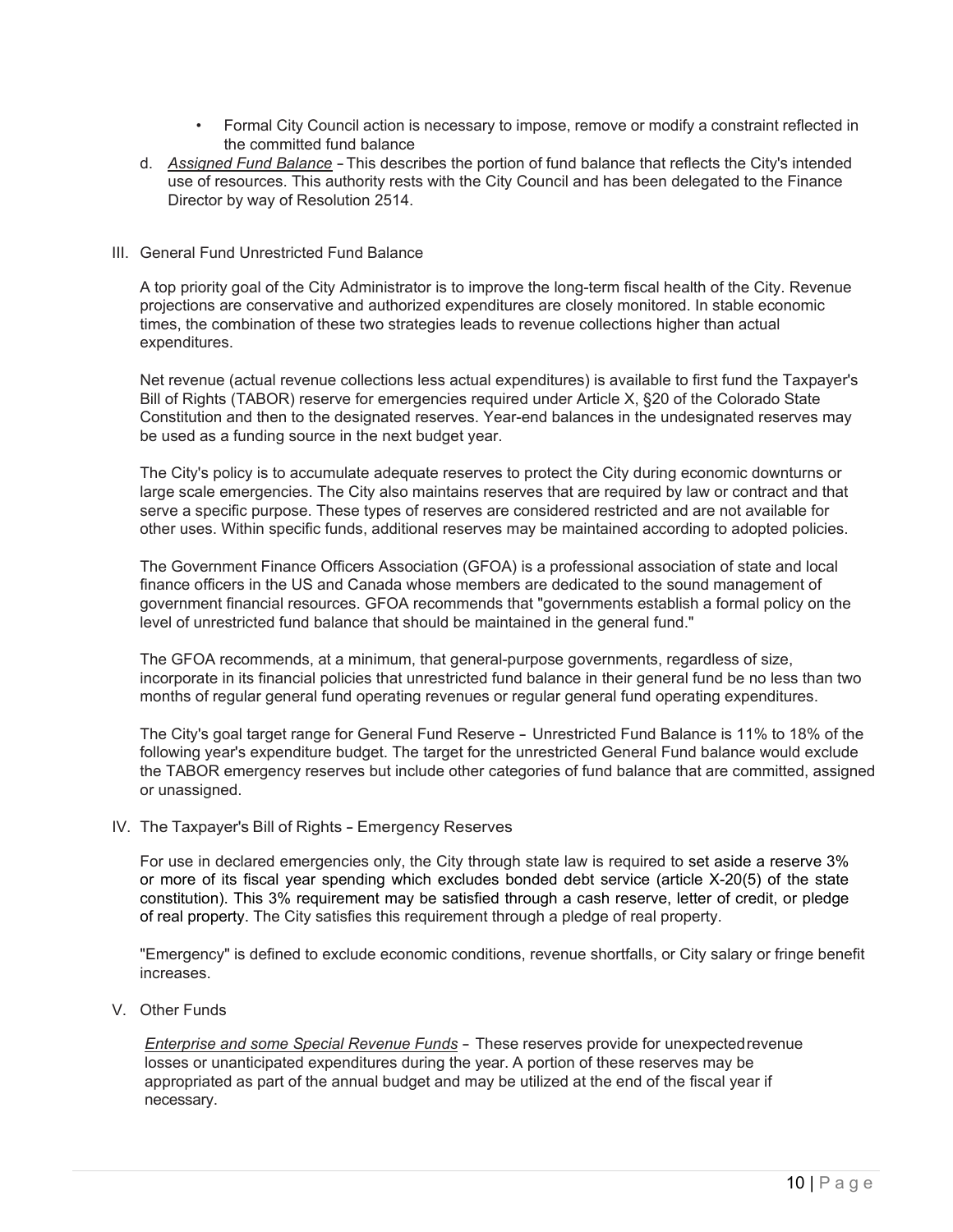#### VI. Debt Reserves

Debt reserves are established to protect bond holders from payment defaults. Adequate debt reserves are essential in maintaining good bond ratings and the marketability of bonds. The amount of debt reserves are established by bond ordinance for each fund in association with each bond issuance. At times, it may be desirable to use bond insurance rather than debt reserves. This is usually based on the recommendation from the City's Financial Advisor.

## **Section 8 -Capital Improvements Program Policy**

#### I. Overview

The City has a significant investment in its streets, facilities, parks, natural areas and other capital improvements. In past years, the City Council and the residents of Manitou Springs through their actions have demonstrated a firm commitment to and investment in City capital projects.

II. Five-Year Capital Improvement Program (CIP) Plan

A five-year capital improvements plan will be maintained for municipal needs.

- III. Funding Sources and Requirements
	- a. All City capital improvements will be constructed and expenditures incurred for the purpose as approved by City Council, with funds rolled over from year to year until a project is deemed complete.
	- b. The City will use a variety of different sources to fund capital projects, including the "pay- as-yougo" philosophy .
	- c. Funding for operating and maintenance costs for approved capital projects must be identified at the time projects are approved.
- IV. Transfer of Funds

Funds cannot be transferred from one active CIP project to another without City Council's approval.

## **Section 9 - Revenue Policy**

The City shall strive to maintain a balanced and diversified revenue structure to protect the City from fluctuations in any one source due to changes in local economic conditions which adversely impact that source.

Revenue estimates will be conservative and based upon trend analysis, economic conditions and other factors. Estimates will be established by the Finance Department and reviewed by the City Administrator.

Non-recurring revenues and other financing sources will not be used to finance ongoing operations with the exception of the use of approved grants or the use of fund balance in accordance with fund balance policies. Federal aid, state aid, gifts, and grants will be accepted only after an assessment is made of potential cost implications.

a. Grants will be spent for the purposes intended and will not be relied on for basic General Fundservices. The City will review grants for operating programs on an individual basis to determine suitability of accepting the grants from a sustainable long-term financial perspective.

b. The City will vigorously pursue grants for capital projects that fit long-range community improvement goals.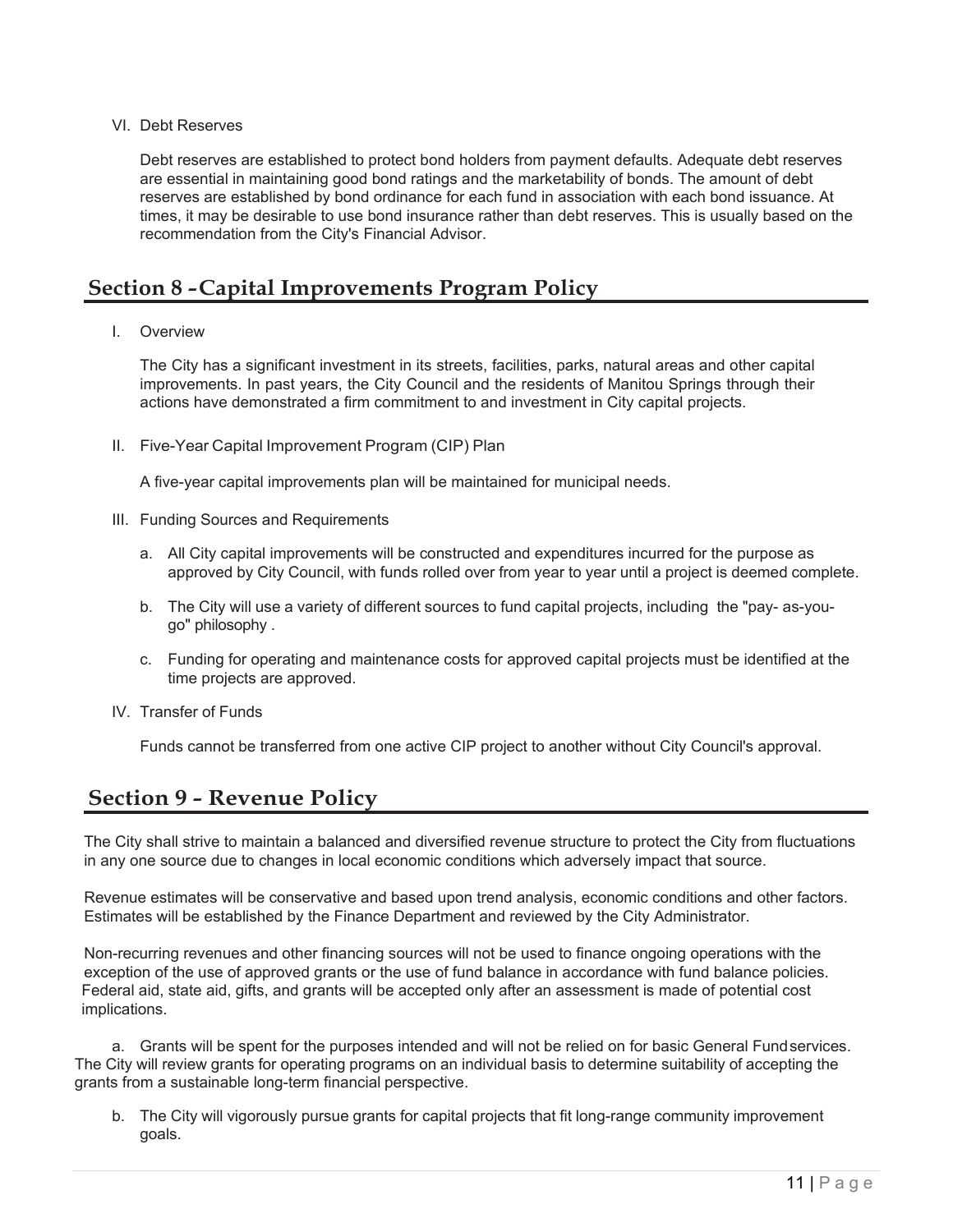c. All potential grants will be carefully examined for matching requirements; both dollar and level-of-effort matches.

The City will review its fees and other charges for services annually to ensure that revenues are meeting intended program goals and are keeping pace with inflation, other cost increases and any applicable competitive rate. The City will evaluate cost recovery and align fees with cost recovery goals. Enterprise operations will be self-supporting.

#### **Section 10 - Expenditure Policy**

The City will pursue goals of efficiency and effectiveness by balancing short-term and long-term community needs.

Current operating expenditures will be funded with current operating revenues, approved grants, or the use of fund balance in accordance with fund balance policies. The Finance Department will monitor revenues and expenditures during the year to provide an opportunity for actions to be taken to bring expenditures in line with revenues received.

The City will undertake periodic reviews of City programs for both efficiency and effectiveness. Privatization and contracting with other governmental agencies will be evaluated as alternatives to services delivery. Programs that are determined to be inefficient and/or ineffective shall be reduced in scope and eliminated.

### **Section 11 - Grants Policy**

I. Conflict of Interest

No employee or official of the City shall have any interest, financial or otherwise, direct or indirect, or have any arrangement concerning prospective employment that will, or may be reasonably expected to, bias the design, conduct, or reporting of a grant funded project on which he or she is working.

It shall be the responsibility of the Finance Director for each particular grant-funded project to ensure that in the use of sponsored funds, officials or employees of the City and nongovernmental recipients or sub-recipients shall avoid any action that might result in, or create the appearance of:

- a. Using his or her official position for private gain
- b. Giving preferential treatment to any person or organization
- c. Losing complete independence or impartiality
- d. Making an official decision outside official channels
- e. Affecting adversely public confidence in the grant funded program and the City in general
- II. Grant Identification and Application
	- a. Every department intending to apply for grant funding from a federal, state, local government or private source, or expecting to receive funds from a formula grant or TIP allocation shall timely notify the Finance Department of its intent to apply for grant funds.
	- b. Departments shall designate a person to receive and respond to grant opportunities for their agency and to serve as a primary contact person between the agency/department and the City's Finance Department.
	- c. The Finance Department shall review all grant applications and notifications, other than for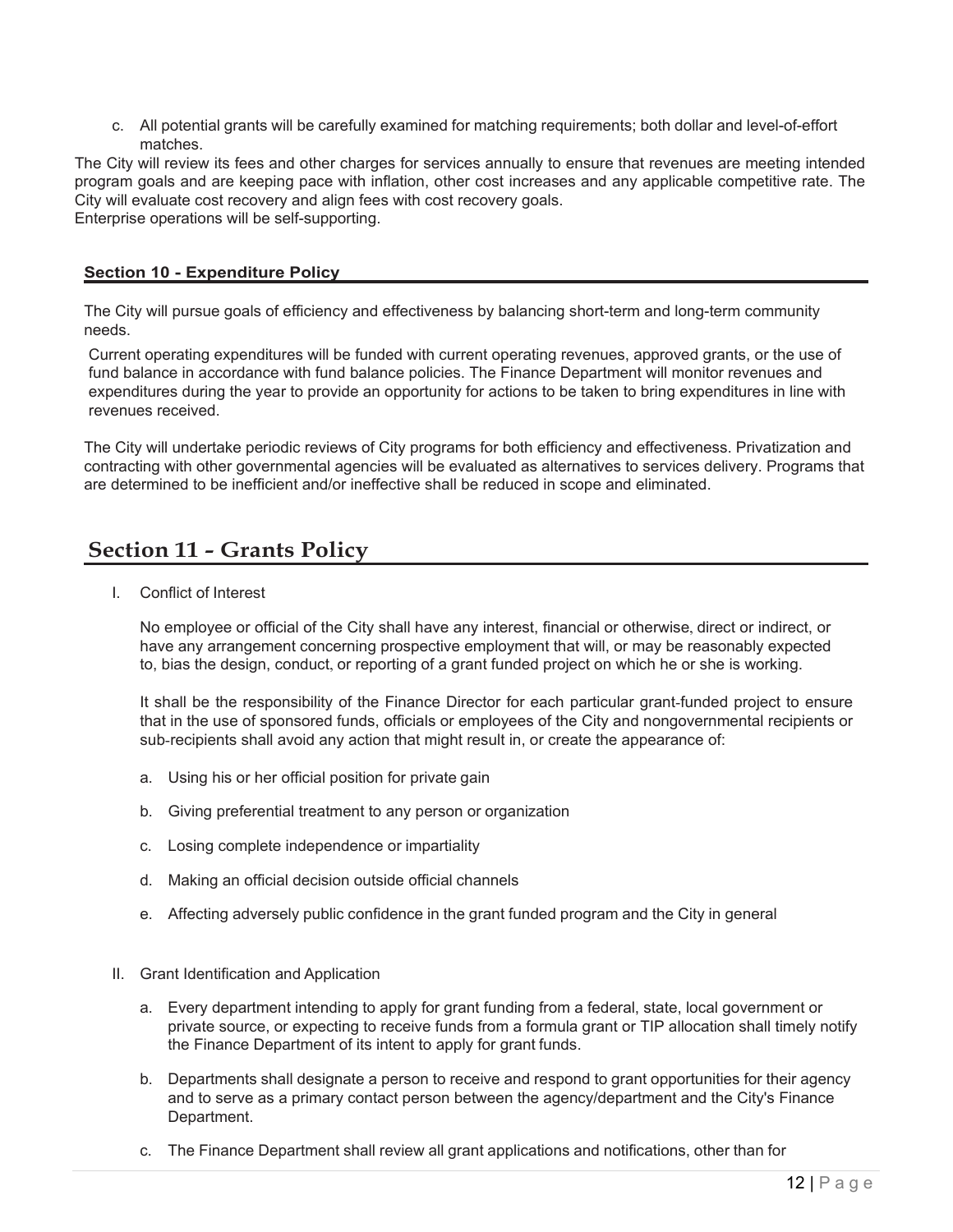independent agencies, to:

- i. Determine whether applications are consistent with City priorities.
- ii. Facilitate coordination with existing City programs where appropriate; and
- iii. Evaluate the immediate and long-term financial consequences of accepting funding (particularly for match requirements and in-kind contributions).
- III. Strategic Alignment

Applications for grants and financial assistance and their awards shall align with existing City strategic plans and processes. Awards typically support activities in two categories:

- a. Capital: Applications and awards for capital should align with the City's 5-Year Capital Improvement Program Plan or Strategic Plan.
- b. Operating: Applications and awards for operating and program support should align with other existing plans, or the City's Strategic Plan.
- IV. Accounting and Reporting
	- a. The accounting system will separate revenues and expenditures by funding source for all grants. The accounting system will break down revenues and expenditures for each individual grant and supporting documentation will be maintained in the financial system for all grant expenditures, as is required of all expenditures.
	- b. Grant Administrators, within the departments, will reconcile on a regular basis to ensure all revenues and expenditures are being appropriately coded to the correct grant.
	- c. Federal grant funds will not be commingled with funds from other Federal grants or other local match money. When applicable, any matching funds for a grant will be tracked by the department who is responsible for the grant and will only include items that directly correlate to an approved activity identified in the grant proposal.
	- d. Capital assets are tracked through the fixed asset system and, if a grant has purchased a capital asset, will be noted in the fixed asset system using the project system identified above. The City also tracks related award information as required per 2 CFR §200.313(d), Management Requirements.
	- e. Only allowable costs will be allocated to a grant.
	- f. City departments are responsible for all aspects of the grant process including planning for grant acquisition, preparing and submitting grant proposals, preparing Resolution requests to accept funds, developing grant implementation plans, managing grant programs, preparing and submitting reports to grantors, and properly closing out grant projects. Department staff and Finance staff will maintain a close working relationship with respect to any grant activity to ensure a clear understanding of the project status.
- V. Documentation

All grant expenses must comply with the terms set forth in the grant application, grant award letter, city procurement policies and the guidelines in the Office of Management and Budget Uniform Administrative Requirements, Cost Principles, and Audit Requirements for Federal Awards (Uniform Guidance), 2 CFR 200.

a. Documentation for all expenditures must be retained by the department for audit purposes and should include: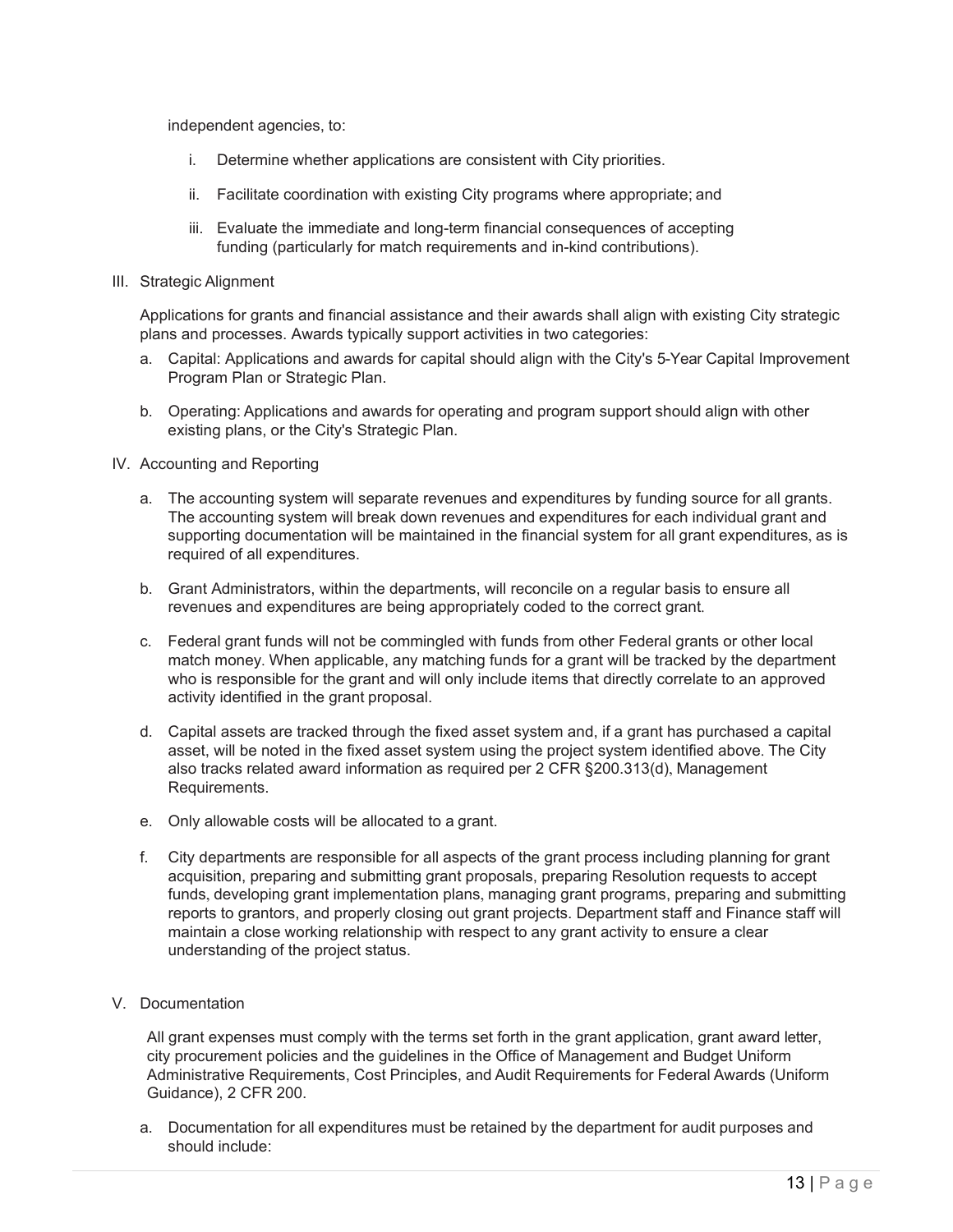- i. Time sheets certified or signed by the employee and approved by their supervisor for all payroll expenses,
- ii. City, state or governmental agreement number,
- iii. Formal bids for all purchases requiring such a process per City or Federal regulation, and price or rate quotation documentation for all purchases that do not exceed the Simplified Acquisition Threshold on Federally funded grants per 2 CFR 200, §200.320(b),
- iv. Detailed receipts or invoices,
- v. General Ledger detail showing revenue and expenditure activity, reviewed on a regular basis, and reconciled to detail provided to granting agencies,
- vi. Asset records supporting use, maintenance, and proper disposal of grant funded equipment as identified in 2 CFR §200.313 and 2 CFR §200.439,
- vii. Proper classification of and documentation for subrecipient determination, including but not limited to risk assessments, monitoring plans, correspondence, and results of audits both external and City led; and
- viii. Additional supporting documents including, but not limited to, environmental clearances, permits, and supporting correspondence.
- b. The City's Finance Department, with the assistance of specific grantee City departments, shall maintain the following information:
	- i. Identify, through a project and account structure, all federal awards received and expended and the federal programs under which they were received. All awards should be identifiable by the Catalog of Federal Domestic Assistance (CFDA) title and number, award number, award year, name of federal agency, and the name of the pass-through agency (if applicable).
	- ii. Maintain internal control over federal programs that provides reasonable assurance that the grantee is managing the award in compliance with the laws, regulations, and the provisions of the contract or grant agreement.
	- iii. Comply with laws, regulations and the provisions of contract or grant agreements related to each grant award.
	- iv. Prepare required financial statements, including financial statements that reflect the entity's financial position, results of operations or changes in net position, and where appropriate, cash flows for the fiscal year audited. In addition, a schedule of federal assistance will be prepared for the external auditors which include all federal grants.
- c. Grant documents should be read carefully to ensure compliance with all grant requirements. Additional documentation may be required under the terms and conditions of the specific grant award to include, but not limited to, procurement justification, grant reconciliation frequency, cash match calculation and tracking, and records retention.
- d. Grant administrators are responsible for confirming that the information in the financial system is accurate as outlined above.
- VI. Personally Identifiable Information
	- a. All grant documentation must maintain, to the maximum extent allowable, the confidentiality of